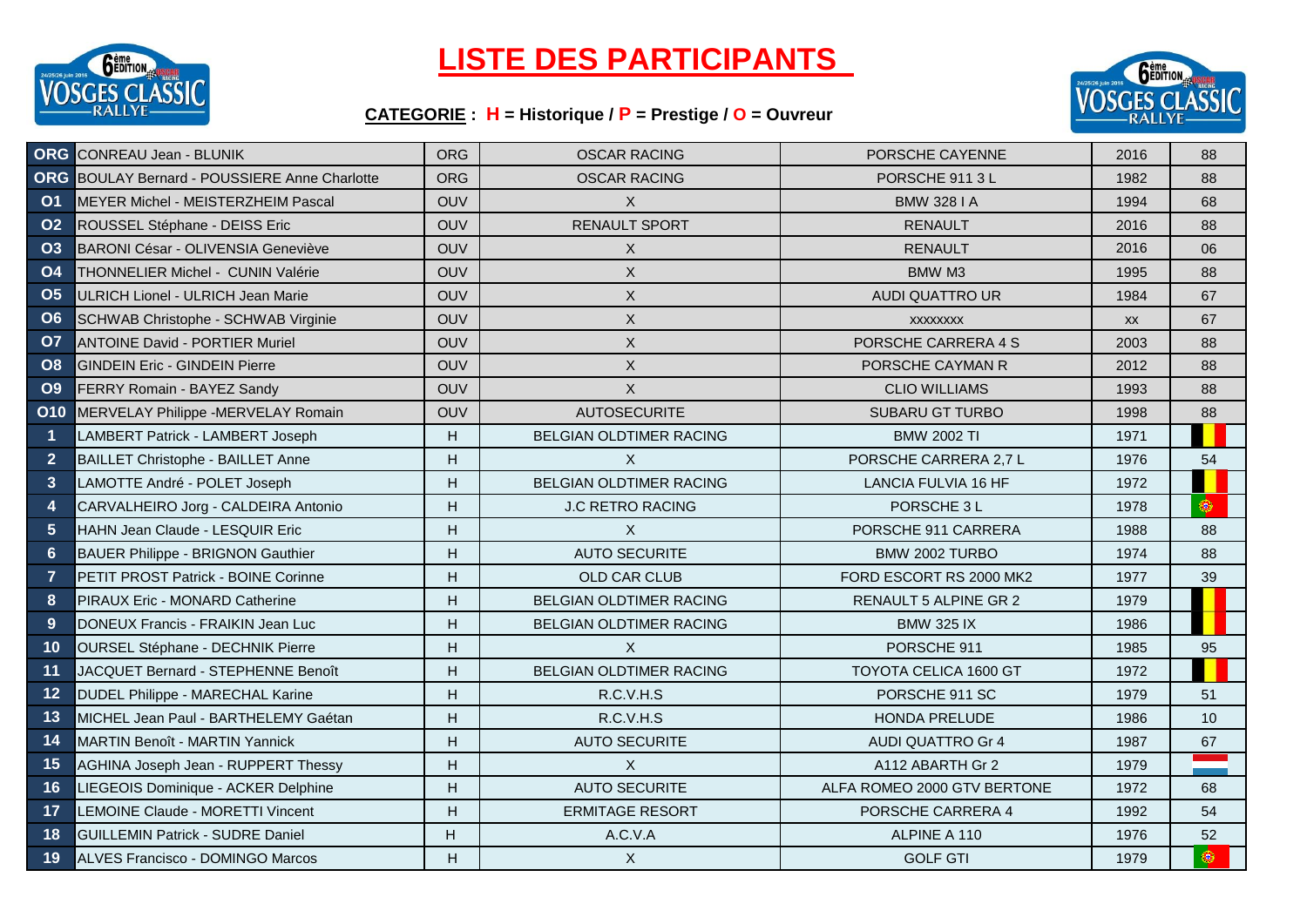| 20 | <b>GARNIER Gérard - DUVEY Catherine</b>      | H. | <b>RETRO COURSE 42</b>     | <b>RENAULT 5 TURBO</b>  | 1985 | 30 |
|----|----------------------------------------------|----|----------------------------|-------------------------|------|----|
| 21 | BLANCHARD Jacques - CONRATH Philippe         | H. | A.S.A.R                    | PORSCHE 964 RS          | 1990 | 88 |
| 22 | <b>BAUER Jacqueline - BRIGNON Nathalie</b>   | H. | <b>AUTO SECURITE</b>       | PORSCHE 964 TURBO       | 1991 | 88 |
| 23 | DORKEL Claude - DORKEL Christophe            | H. | <b>LORRAINE HISTORIQUE</b> | GOLG GTI 1600           | 1981 | 57 |
| 24 | <b>CONSTANTIN Didier - MARINI Patricia</b>   | Н. | R.C.V.H.S                  | PORSCHE CARRERA 3L      | 1976 | 78 |
| 25 | <b>BONNEFOIS Daniel - BONNEFOIS Monique</b>  | H. | <b>ECURIE COBRA</b>        | FIAT 131 RACING         | 1980 | 51 |
| 26 | <b>GODONIER Philippe - GODONIER Nathalie</b> | H. | <b>RETRO COURSE 42</b>     | PEUGEOT 205 RALLYE      | 1989 | 42 |
| 27 | DEFOY Florence - ALBERT Yannick              | H. | BELGIAN OLDTIMER RACING    | <b>TOYOTA STARLET</b>   | 1986 |    |
| 28 | RIVA Michel - RIVA Héléne                    | Н. | R.C.V.H.S                  | <b>BMW 320/6</b>        | 1978 | 51 |
| 29 | KUCABA Johan - KUCABA Jean Paul              | H. | $\mathsf{X}$               | <b>MATRA JET 6</b>      | 1968 | 74 |
| 30 | VEROT Christian - VEROT Monique              | Н. | <b>RETRO COURSE 42</b>     | ALPHA ROMEO 2000 GT     | 1972 | 42 |
| 31 | SIMON Patrice - BERNARD Christian            | H. | BELGIAN OLDTIMER RACING    | PORSCHE 924 S           | 1987 |    |
| 32 | ROMANO Giovanni - LOCHE Patrick              | H. | <b>JMW RACING</b>          | ALFA ROMEO ALFETTA GT   | 1976 |    |
| 33 | BONORON Jean Christophe - BONORON Vanessa    | H. | R.C.V.H.S                  | PORSCHE GR4 RS ALMERAS  | 1976 | 58 |
| 34 | <b>CROUVESIER Pierre - GEORGES Denis</b>     | H. | <b>ERMITAGE RESORT</b>     | PORSCHE 911 CARRERA     | 1983 | 88 |
| 35 | <b>BODART Philippe - BODART Bérenice</b>     | H. | BELGIAN OLDTIMER RACING    | PORSCHE 911 SC          | 1979 |    |
| 36 | CROUVEZIER Rémi - CROUVEZIER Julie           | H. | X                          | PORSCHE 911 SC          | 1982 | 88 |
| 37 | FATH Julien - FALCONE Alain                  | Н. | $\mathsf{X}$               | <b>JAGUAR TYPE E</b>    | 1969 | 68 |
| 38 | MOUGEL Raymond - DEVILLE Christian           | Н. | $\sf X$                    | BMW M3                  | 1987 | 88 |
| 39 | <b>IUNG Emmanuel - IUNG Fabrice</b>          | H. | A.S.A.R                    | PORSCHE 911 SC          | 1979 | 88 |
| 40 | LEMAÎTRE Jean - LERMYTTE François            | H. | $\mathsf{X}$               | LANCIA BETA MONTE CARLO | 1976 | 80 |
| 41 | DORE Henry - DORE ROQUETA Valérie            | Н. | R.C.V.H.S                  | PORSCHE CARRERA 3 L     | 1976 | 51 |
| 42 | <b>SENIURA Martine - SENIURA Etienne</b>     | H. | $\mathsf{X}$               | <b>FACEL VEGA</b>       | 1964 | 88 |
| 43 | <b>NICAISE Etienne - BEAUME Richard</b>      | H  | <b>INT NAMUR</b>           | OPEL KADETT GTE         | 1976 |    |
| 44 | BERRUER Fabrice - BERRUER Linoa              | H. | R.C.V.H.S                  | <b>GOLF GTI</b>         | 1979 | 51 |
| 45 | SAURA Jean Guy - CHEVALIER Vanessa           | H. | <b>VENTURI 10</b>          | PEUGEOT 205 XS          | 1990 |    |
| 46 | <b>CUIF Gérard - Fabrice WEHRUNG</b>         | H. | R.C.V.H.S                  | PORSCHE 914-4           | 1973 | 51 |
| 47 | <b>GEORGES Daniel - GEORGES Marc</b>         | Н. | X                          | PORSCHE 928 S           | 1984 | 68 |
| 48 | HALM Roger - WIRTH André                     | Н. | X                          | ALPINE A 310 V6         | 1976 | 67 |
| 49 | CORVI Didier - GASCOIN Stéphane              | H. | $\times$                   | RENAULT 5 ALPINE GR2    | 1982 | 76 |
| 50 | LANG Gaston - MUCKENSTURN François           | Н. | <b>ECURIE NIDECK</b>       | PORSCHE 911 2,4 E       | 1973 | 67 |
| 51 | VINCENT Jean Marie-THIRIET Dominique         | Н. | DEO COURSE                 | <b>BMW 325 IX</b>       | 1988 | 88 |
| 52 | ANTOINE Philippe - ROELLINGER Xavier         | Н. | <b>ERMITAGE RESORT</b>     | PORSCHE 924             | 1982 | 54 |
| 53 | JEGAT Philippe - JEGAT Ludivie               | Н. | R.C.V.H.S                  | R5 ALPINE TURBO         | 1982 | 78 |
| 54 | FERRY Maurice - FERRY David                  | Н. | $\mathsf{X}$               | AUDI QUATTRO A2         | 1986 | 70 |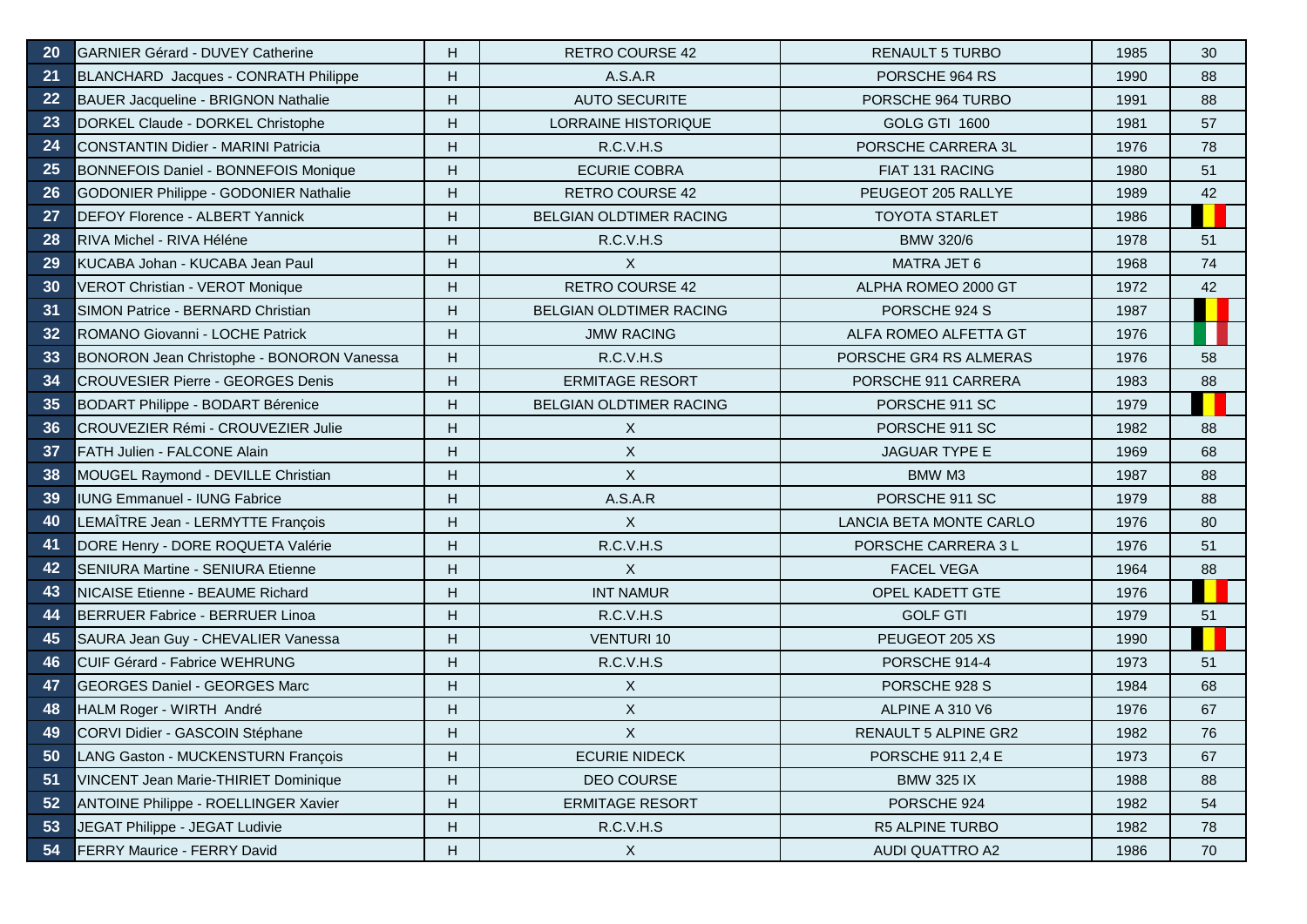| 55   | <b>CHOUET Thomas - CONSTANTIN Fanny</b>         | H. | R.C.V.H.S                 | <b>R5 GT TURBO</b>          | 1988 | 78                   |
|------|-------------------------------------------------|----|---------------------------|-----------------------------|------|----------------------|
| 56   | SANSEIGNE Joel -SANSEIGNE Corinne               | H  | X                         | <b>FIAT RITMO</b>           | 1984 | 25                   |
| 57   | BLANCHARD Teddy - BIDAULT Dominique             | H  | X                         | <b>GOLF GTI 1800</b>        | 1983 | 14                   |
| 58   | SCHMITT Jean luc - SCHMITT Florent              | H  | <b>AUTOSECURITE</b>       | <b>AUSTIN COOPER S</b>      | 1972 | 67                   |
| 59   | CASTELAIN Pablo - CASTELAIN Vero                | H  | X                         | PORSCHE 911 3 L             | 1979 | 02                   |
| 60   | LE CAM Cédric - LE CAM Gérard                   | H  | <b>RSC 78</b>             | SIMCA 1000 R2 Gr 2          | 1977 | 49                   |
| 61   | L'AOUSTET Gérard - L'AOUSTET Martine            | H  | R.C.V.H.S                 | ALFA ROMEO GTV6             | 1982 | 51                   |
| 62   | DREYFUS Jean Pierre - MASSE Jean Paul           | H  | A.C.M                     | <b>LANCIA FLUVIA ZAGATO</b> | 1972 | $\ddot{\phantom{1}}$ |
| 63   | L'AOUSTET Antoine - THOMASSIER Marine           | H. | R.C.V.H.S                 | FIAT RITMO ABARTH 130 TC    | 1984 | 51                   |
| 64   | HERMENT Jean-Luc - HERMENT Catherine            | H. | <b>TEAM BONORON</b>       | PORSCHE 356 AT 2            | 1959 | 60                   |
| 65   | LAMAZE Jean Pierre - BROCARD Michel             | H. | A.S.A.R                   | <b>FORD SIERRA RS</b>       | 1986 | 88                   |
| 66   | HAAS Joël - MULLER Joseph                       | H. | <b>ELSASS TEAM</b>        | OPEL MANTA 1,6 S BERLINETTA | 1976 | 67                   |
| 67   | JACQUEL Damien - GEOFFROY Julien                | H. | <b>BRABUS 88</b>          | <b>COCCINELLE MEXICO</b>    | 1983 | 88                   |
| 68   | FOURNIER Anicet - PERRIN Jean françois          | H. | X                         | AUDI QUATTRO UR             | 1983 | 88                   |
| 69   | BAIÄO Antonio - SERÔDIO Joao                    | H. | <b>JC RETRO RACING</b>    | <b>BMW 325 IX</b>           | 1988 | ۵                    |
| 70   | <b>VOINOT Fabien - VOINOT Estelle</b>           | H. | <b>AUTO SECURITE</b>      | PORSCHE 912                 | 1968 | 88                   |
| $71$ | <b>CORLET Guy - NEGRE David</b>                 | H. | 2ANFC                     | <b>SIMCA 1000 R2</b>        | 1976 | 25                   |
| 72   | FRITSCH François- FRITSCH Léo                   | H  | <b>SANSON RACING TEAM</b> | <b>MGB GT</b>               | 1977 | 68                   |
| 73   | LAPORTE Alain - LAPORTE Monique                 | H. | R.C.V.H.S                 | <b>LANCIA FULVIA 1300 S</b> | 1969 | 51                   |
| 74   | <b>GERARDIN Bruno - FONDERFLICK Jean Claude</b> | H. | <b>AUTOSECURITE</b>       | <b>AUDI QUATTRO 85WR2</b>   | 1982 | 54                   |
| 75   | KAUFFMAN Jean Claude - RIGA Pierre              | Н. | BELGIAN OLDTIMER RACING   | PORSCHE 911                 | 1973 |                      |
| 76   | <b>JULIEN Michel - ZANDOMENNEGHI Denis</b>      | H. | ORANGEQUIP                | <b>DAUPHINE PROTO</b>       | 1963 | 84                   |
| 77   | <b>BARNEOUD Francis - ZEYER Guillaume</b>       | H. | $\mathsf{X}$              | PORSCHE 911                 | 1987 | 01                   |
| 78   | <b>TSIONOPOULOS Dimitri &amp; Annie</b>         | H  | <b>RETRO COURSE 42</b>    | <b>LOTUS OMEGA</b>          | 1991 | 42                   |
| 79   | <b>GRULIER Cédric - CARNET Valérie</b>          | H. | X                         | FORD MK1 RS2000             | 1974 | 60                   |
| 80   | HODINO David - HODINO Magali                    | H  | X                         | <b>AUSTIN MINI 1000</b>     | 1983 | 68                   |
| 81   | LENS Henri - LENS Antoine                       | H  | <b>ECURIE CLOVIS</b>      | ALFA ROMEO COUPE BERTONE    | 1974 | 51                   |
| 82   | TACNET Dominique - VIVIER Sophie                | H  | X                         | <b>RENAULT 5 TURBO 2</b>    | 1983 | 71                   |
| 83   | <b>BARADEL Philippe - BARADEL Sylvie</b>        | H. | A.S.A.R                   | <b>TOYOTA COROLLA</b>       | 1986 | 88                   |
| 84   | DELAHAYE Didier - DELAHAYE Catherine            | H. | DELAHAYE TEAM CAR         | PEUGEOT 205 RALLYE FN1      | 1988 | 88                   |
| 85   | GOUBER Michel - GOUBER Rémy                     | н  | X                         | AUDI 80 GTE                 | 1985 |                      |
| 86   | REMY Jean Paul - SISTEL Jean Pierre             | н  | X                         | MORGAN 4x4                  | 1979 | 88                   |
| 87   | <b>BRUNO Nicolas - VIRY Francis</b>             | н  | X                         | PORSCHE 964                 | 1990 | 88                   |
| 88   | SAINT DIZIER Michel - BRISON Alain              | H. | LORRAINE AUTO LEGENDE     | <b>VOLVO AMAZONE 121</b>    | 1970 | 88                   |
| 89   | BRUNET Jean Pierre - BRUNET Michèle             | Н. | LORRAINE AUTO LEGENDE     | <b>GOLF GTI 1600</b>        | 1980 | 10                   |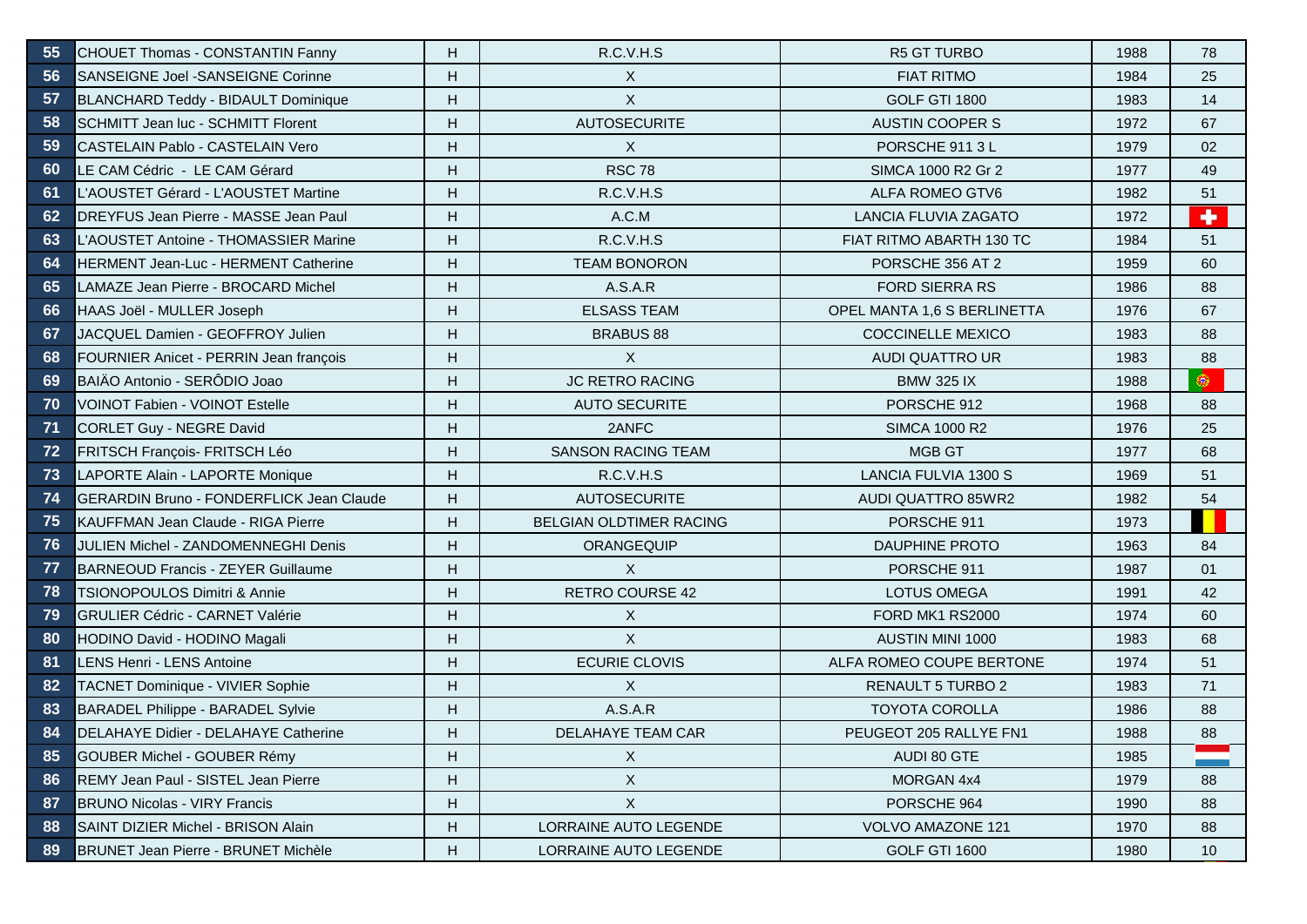| 90    | THIEBAUT Michel - VERPOORTEN Philippe           | H. | <b>RETROMOBILE CLUB DE SPA</b>   | MAZDA 323 GTX TURBO         | 1990 |    |
|-------|-------------------------------------------------|----|----------------------------------|-----------------------------|------|----|
| 91    | GUTZWILLER Claude - GUTWILLER André             | H. | ECURIE DELTA CLASSIC             | ALFA ROMEO GTV 4            | 1982 | 68 |
| 92    | DELAHAYE Bruno - DELAHAYE Pascal                | H. | DELAHAYE TEAM CAR                | PEUGEOT 205 GTI             | 1990 | 94 |
| 93    | HENRY Paul - HENRY Joël                         | H. | BELGIAN OLDTIMER RACING          | PORSCHE 911                 | 1971 |    |
| 94    | <b>CAZES Olivier - RIDEAU David</b>             | H. | <b>DEO COURSE</b>                | PORSCHE 964                 | 1989 | 75 |
| 95    | <b>CAZES Nicolas - VINCENT Charles Edouard</b>  | H. | <b>DEO COURSE</b>                | PORSCHE 964                 | 1990 | 75 |
| 96    | ZAGULA Roland - ZAGULA Marie Antoinette         | H. | <b>SAMSON RACING TEAM</b>        | RENAULT 5 TURBO 2           | 1984 | 68 |
| 97    | TENEDOR Jean Pierre - MUNCH Rémy                | H. | <b>JMW RACING</b>                | MERCEDES 190 E              | 1984 | 51 |
| 98    | WEIDIG René - GRASGES Marcel                    | H. | $\mathsf{X}$                     | CHEVROLET CORVETTE          | 1965 |    |
| 99    | GUTZWILLER Camille - PIARD Rémy                 | H. | ECURIE DELTA CLASSIC             | ALFA ROMEO GTV 4            | 1979 | 68 |
| 100   | DUBOIS Stéphan - NAVEZ Patricia                 | H  | BELGIAN OLDTIMER RACING          | MG A                        | 1959 |    |
| 101   | MARCHAL Jean Michel - BERNARD Denis             | H  | X                                | CHEVROLET CORVETTE          | 1973 | 54 |
| 102   | KAUTEN Benoît - RION Sylvianne                  | H  | BELGIAN OLDTIMER RACING          | ALPINE A 310 V6             | 1980 |    |
| 103   | ZAGULA Ferdinand - UFLAND Cédric                | H. | <b>SAMSON RACING TEAM</b>        | RENAULT 5 ALPINE GR 2       | 1977 | 68 |
| 104   | MANGEON Frédéric - DE LA BOUILLERIE J.H.        | H. | CLUB 911.net                     | PORSCHE 914                 | 1974 | 78 |
| 105   | PATRICINIO Arnaud - DRESCH Yoan                 | H. | <b>TEAM BRABUS</b>               | RENAULT 5 ALPINE TURBO      | 1983 | 88 |
| 106   | VERDIEL Jérome - ILVALDI Laurent                | H  | $\sf X$                          | A112 ABARTH                 | 1980 | 92 |
| 107   | <b>GASPAR Richard - ADAM Denis</b>              | H  | <b>ELSASS TEAM</b>               | <b>FORD FIESTA XR2</b>      | 1987 | 67 |
| 108   | <b>RENARD Michel - LOUIS Laurence</b>           | H. | BELGIAN OLDTIMER RACING          | MG <sub>B</sub>             | 1971 |    |
| 109   | LAMARTHEE Nicolas - BAUDOIN Gaëlle              | H. | R.C.V.H.S                        | PORSCHE 944                 | 1986 | 51 |
| 110   | <b>ANTOINE Marc - LAURENT Julien</b>            | H. | <b>ERMITAGE RESORT</b>           | <b>ESCORT XR3I</b>          | 1988 | 54 |
| 111   | <b>I</b> KUNEGEL Jean Marie - SIMON Jean Claude | H. | <b>HISTORIQUE AUTO PASSION</b>   | <b>LANCIA DELTA</b>         | 1990 | 88 |
| $112$ | TENEDOR Laura - MARTIN Alexis                   | H. | <b>JMW RACING</b>                | MERCEDES 190 E              | 1985 | 51 |
| 113   | <b>GRESSER Sébastien - PAULUS Stéphanie</b>     | H. | <b>SAMSON RACING TEAM</b>        | MERCEDES 190 EVO            | 1989 | 68 |
| 114   | <b>EBERLIN Nicolas - EBERLIN Bertrand</b>       | H. | A.L.C.F                          | <b>BMW 2002 TI</b>          | 1969 | 67 |
| 115   | LUX Pierre - PIRET Jean Marc                    | H. | <b>ECURIE ARDENNES</b>           | PORSCHE 914/4               | 1975 |    |
| 116   | MEUNIER Loïc - FRANCOIS Fanny                   | H. | <b>ECURIE COBRA</b>              | <b>GOLF 1 GTI</b>           | 1982 | 51 |
| 117   | RITZ Hugues Emmanuel - GROSMAIRE Aurélien       | H. | SAMSON RACING TEAM               | PORSCHE 911                 | 1986 | 68 |
| 118   | LECUYER Jean Louis - LECUYER Maxime             | H. | $\mathsf{X}$                     | ALFA ROMEO 2000 GTV BERTONE | 1972 | 60 |
| 119   | PETITGENAY Christian - GUHRING Emmanuel         | H  | ECURIE DELTA CLASSIC             | ALFA ROMEO GTV 6            | 1983 | 68 |
| 120   | MILARD Jean Luc - BODSON Jean Joseph            | H. | <b>BELGIAN OLDTIMER RACING</b>   | NISSAN BLUERBIRD SSS        | 1983 |    |
| 121   | BERNARD Denis - VIMONT Philippe                 | H. | ORHES RACING                     | <b>GOLF GTI</b>             | 1982 | 92 |
| $122$ | <b>GUENET Michel - GAUDET Christian</b>         | H. | $\mathsf{X}$                     | AUTOBIANCHI A 112 ABARTH    | 1983 | 02 |
| 123   | MARTIN Luc - ROZLAZLY Bernard                   | H. | X                                | PEUGEOT 205 GTI             | 1984 | 67 |
| 124   | <b>BRIET Christian - BOUHOT Guy</b>             | H  | <b>BOURGOGNE HISTORIQUE CARS</b> | PORSCHE 964 C2              | 1990 | 21 |
| 125   | BRIN Stéphane - EVRARD Sandrine                 | H  | $\mathsf{X}$                     | <b>BMW TOURING 2002</b>     | 1974 | 54 |